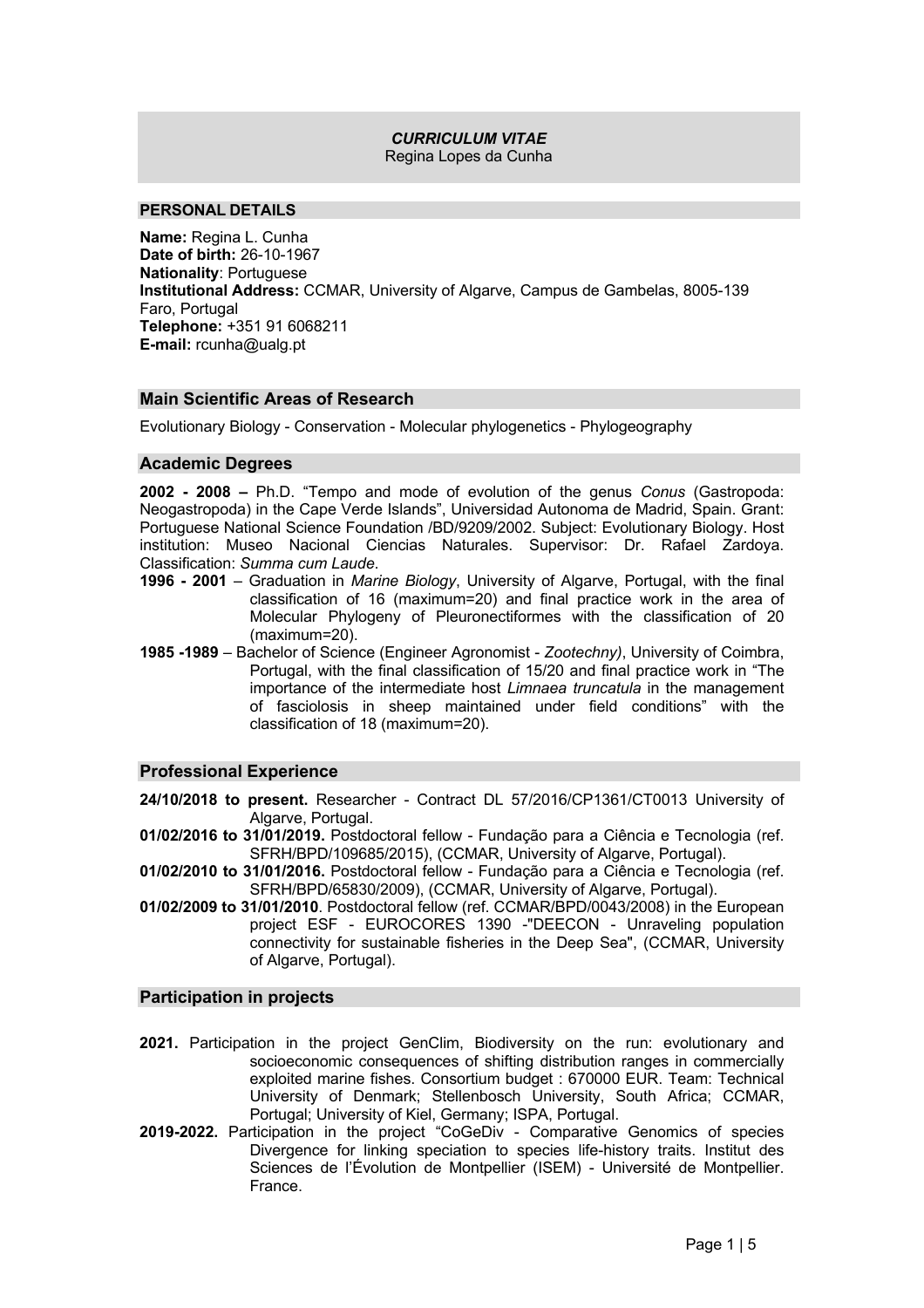- **2019-2021.** Participation in the project as a consultant "Evolutionary history of *Fissurella* species (Mollusca, Vetigastropoda): an integrative approach to unravel their diversity, origin and diversification in South America". Project ref. 1090670- FONDECYT (Fondo Nacional de Desarrollo Científico y Tecnológico), Initiation into Research 2018. Chile
- **2016-2018.** Participation in the project "Comparative and adaptive genomics for the study of Macaronesian island radiations – MACAGEN". MINECO, Spain.
- **2013-2015.** Participation in the project "Understanding the molecular basis of island radiations of the Macaronesia through comparative transcriptomics – ChemoConRad". CGL2013-45211-C2-2-P. MINECO (Ministerio de Economía y Competitividad - Spain).
- **2009-2011.** Participation in the project SHIFTING. Marine phylogeographic structuring during climate change: the signature of leading and rear edge of range shifting populations. MarinERA 189570: Facilitating the coordination of national and regional marine RTD programs in Europe.
- **2008-2010.** Participation in the project HERCULES. Gene flow across the Pillars of Hercules: the role of North Africa in the postglacial recolonization of Europe. PTDC/BIA-BDE/74349/2006.
- **2003/2004.** Participation in the project "Discerning ecological and historical influences on the diversity of dung beetle assemblages in two Palaearctic steppe regions" funded by Ministerio de Educación y Ciencia, Spain, CGL2007-60954.
- **2001/2002.** Participation in the project funded by the FCT (Portuguese National Science Foundation) "Contribution to the knowledge of the phylogeny of flat fishes (Pleuronectiformes, Teleostei)" (POCTI / 1999 / BSE / 34891).
- **2000/2001.** Participation in the project Fisheries & population structure of *Scomber* spp.in the Mediterranean and S. Iberian Atlantic waters" STUDIES 99/034 (FCMA, University of Algarve).

# **Awards**

**2008** - The Malacological Society of London's Annual Award.

#### **Experience as scientific advisor**

- **2021 |** Adam Galatoulas. MSc. University of Algarve. Subject "Origin of stranded loggerhead marine turtles (*Caretta caretta*) along the Portuguese coast". To complete in 2021.
- **2019** | Jamie Maxwell. Master. University of Essex. Subject "Investigating the genetic and morphological variability of deep-sea Polynoidae found in association with Alyconacean corals across the Mid- Atlantic". Co-supervision with Dr Michelle Taylor.
- **2017** | Teófilo Morim. Master. Universidade do Algarve. Subject "The invasive pathway of the mummichog (*Fundulus heteroclitus*) in Iberia." Co-supervision with Rita Castilho. Completed in 2019.
- **2014** | Cláudia Patrão. PhD. Universidade do Algarve. Subject "Ecological niche modeling, cytogenetics and phylogeography of the genera *Geomalacus* and *Letourneuxia* (Gastropoda, Pulmonata) from the Iberian-Moroccan region. Co-supervision with Rita Castilho.
- **2014** | Gonçalo Silva. PhD. Universidade do Algarve. Subject "Study of genetic gradients among populations of Atlantic anchovy (*Engraulis encrasicolus* L.) located along marine ecotones". Co-supervision with Rita Castilho.
- **2011** | Gregory Neils Puncher. Master. Universidade do Algarve. Subject "Assessment of seafood sustainability and traceability within the seafood industry: Developing a Sustainable Seafood Policy for the University of the Algarve". Co-supervision with Rita Castilho.
- **2010** | Márcio Coelho. Master. Universidade do Algarve. Subject "Phylogeny of gorgonian species from the genus *Eunicella* and *Leptogorgia* of the East Atlantic and Mediterranean Sea". Co-supervision with Rita Castilho.
- **2009** | Evandro Lopes. Master. Universidade do Algarve. Subject "Evolutionary patterns of *Brachidontes puniceus* (Bivalvia: Mollusca)". Co-supervision with Rita Castilho.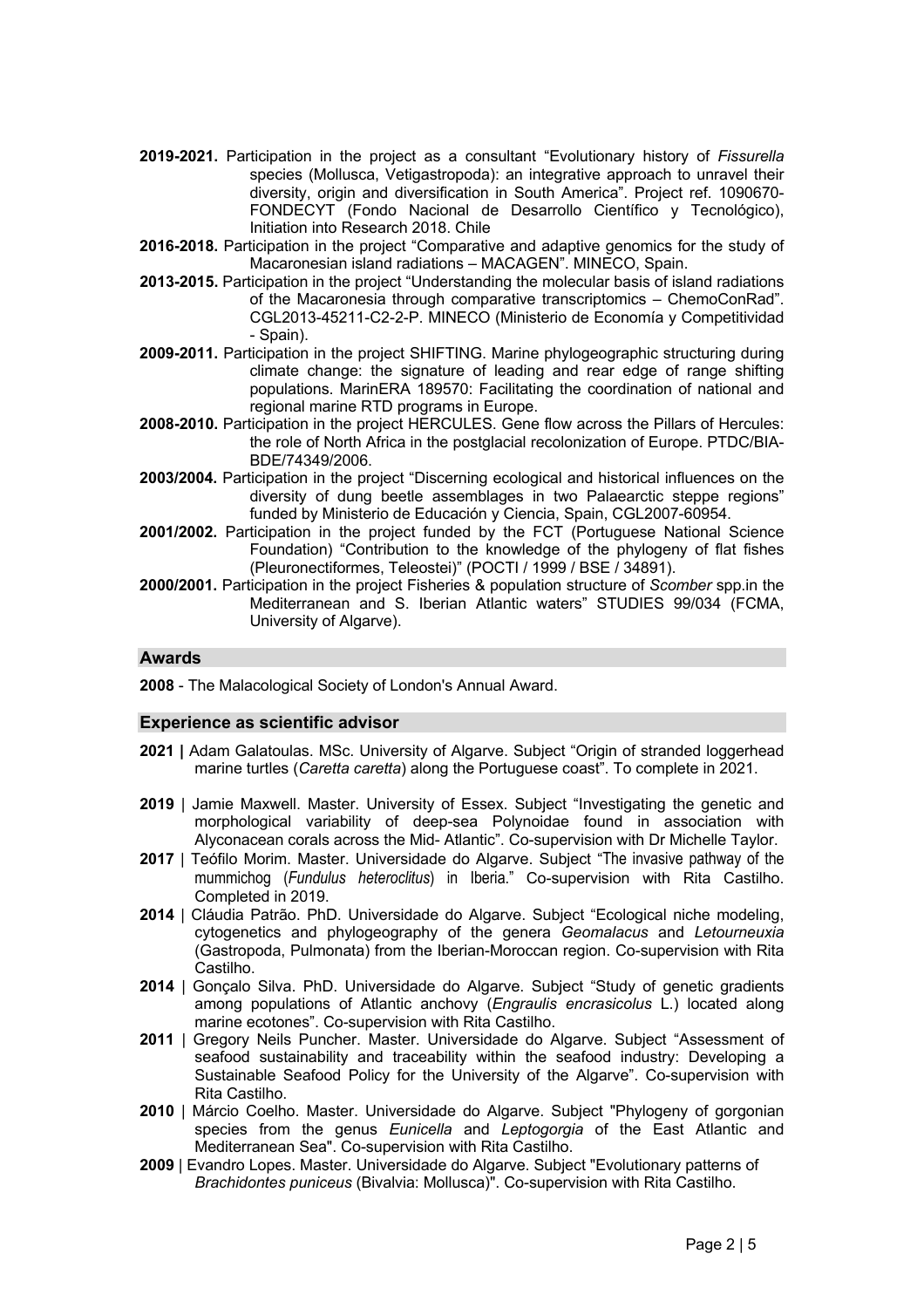**2008** – Davide Reis. Master. Universidade do Algarve. Subject "Biogeography of the Fire Salamander (*Salamandra salamandra*, Linnaeus 1758) in Portugal". Co-supervision with Rita Castilho.

## **Publications**

- **28. Cunha RL**, Costa A, Godinho F, Santos C, Castilho R Hidden diversity of the olive ridley sea turtle (*Lepidochelys olivacea*) from Angola, West Africa (2021) Conservation Genetics *in review* (IF- 2.040).
- **27. Cunha RL**, Sala J, Machado M, Boix D, Madeira C, Madeira P, Cristo M, Cancela da Fonseca , and Castilho R Distinctive genetic signatures of two fairy shrimp species with overlapping ranges in Iberian temporary ponds (2021) Freshwater Biology 153 https://10.1111/fwb.13782 (in press) (IF - 3.835).
- **26.** Egger C, Neusser TP, Norenburg J, Leasi F, Buge B, Vannozzi A, **Cunha RL**, Cox CJ Jöger KM Uncovering the shell game with barcodes: diversity of meiofaunal Caecidae snails (Truncatelloidea, Caenogastropoda) from Central America (2020) ZooKeys 968:1- 42 doi: https://doi.org/10.3897/zookeys.968.52986 (IF - 1.143).
- **25. Cunha RL**, Forsman ZH, Belderok R, Knapp ISS, Castilho R, Toonen RJ (2019) Rare coral under the genomic microscope: timing and relationships among Hawaiian *Montipora BMC Evolutionary Biology*, 19,153 https://doi.org/10.1186/s12862-019-1476-2 (IF – 3.252).
- **24**. Morim T, Bigg GR, Madeira PM, Palma J, Duvernell DD, Gisbert E, **Cunha RL**, Castilho R (2018) Invasive genetics of the mummichog (*Fundulus heteroclitus*): recent anthropogenic introduction in Iberia. PeerJ 7:e6155 https://doi.org/10.7717/peerj.6155 (IF - 2.380)
- **23**. Coscia I, Castilho R, Massa-Gallucci A, Sacchi C, **Cunha RL**, Stefanni S, Helyar SJ, Knutsen H, and Mariani S (2018) Genetic homogeneity in the deep-sea grenadier *Macrourus berglax* across the North Atlantic Ocean. Deep Sea Research Part I: Oceanographic Research Papers 132: 60-67. https://doi.org/10.1016/j.dsr.2017.12.001(IF - 2.848).
- **22. Cunha RL**, Patrão C and Castilho R. (2017) Different diversity-dependent declines in speciation rate unbalances species richness in terrestrial slugs. Scientific Reports 7, 16198. doi:10.1038/s41598-017-16417-y. (IF – 4.259). http://rdcu.be/A80t
- **21.** Silva G, **Cunha RL**, Ramos AA and Castilho R (2017) Wandering behaviour prevents inter and intra oceanic speciation in a coastal pelagic fish. *Scientific Reports*, 7: 2893 doi:10.1038/s41598-017-02945-0. IF – 4.259.
- **20.** Castilho R, **Cunha RL,** Faria C, Velasco E, Robalo JI. (2017) Asymmetrical dispersal and putative isolation-by-distance of an intertidal blenniid across the Atlantic-Mediterranean divide. *PeerJ* 5:e3195 https://doi.org/10.7717/peerj.3195. IF – 2.2.

**19.** Madeira PM**,** Chefaoui RM, **Cunha RL**, Moreira F, Dias S, Calado G and Castilho R.

(2017) High-unexpected genetic diversity of a narrow endemic terrestrial mollusc. *PeerJ* 5: e3069. https://doi.org/10.7717/peerj.3069. IF – 2.18.

- **18. Cunha RL,** Assis JM, Madeira C, Seabra, R, Lima FP, Lopes EP, Williams ST and Castilho R (2017). Drivers of Cape Verde archipelagic endemism in keyhole limpets. *Scientific Reports*, **7**: 41817. doi:10.1038/srep41817. IF - 5.228.
- **17**. Ranjbar MS, Zolgharnien H, Yavari V, Archangi B, Salari MA, Arnaud-Haond S, **Cunha RL** (2016). Rising the Persian Gulf black-lip pearl oyster to the species level: fragmented habitat and chaotic genetic patchiness in *Pinctada persica*. *Evolutionary Biology*, 43(1):131-143. doi: 10.1007/s11692-015-9356-1. IF - 2.606.
- **16.** Tenorio MJ, Afonso CML, **Cunha RL**, Rolán E (2014) New species of *Africonus* (Gastropoda, Conidae) from boa vista in the Cape Verde archipelago: molecular and morphological characterization, Xenophora Taxonomy 2: 5-21
- **15. Cunha RL**, Lima FP, Tenorio MJ, Ramos AA, Castilho R, Williams ST (2014) Evolution at a different pace: distinctive phylogenetic patterns of cone snails from two ancient oceanic archipelagos. *Systematic Biology*, 63 (6): 971-987 doi: 10.1093/sysbio/syu059. IF=14.387.
- **14. Cunha RL,** Nicastro KN, Costa J, McQuaid, CD, Serrão EA, Zardi GI (2014) Wider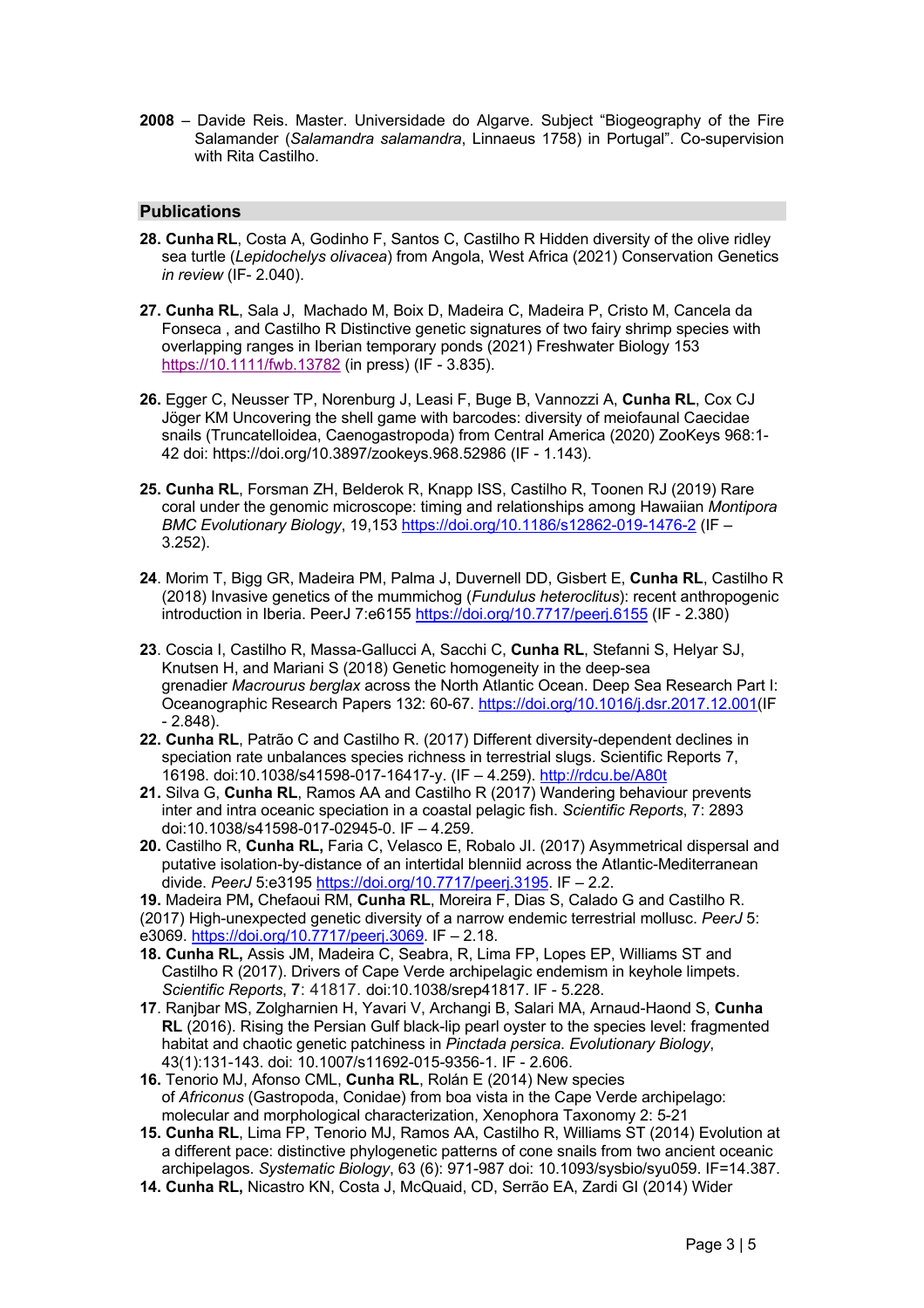sampling reveals a non-sister relationship for geographically contiguous lineages of a marine mussel. *Ecology and Evolution*, 4 (11): 2070-2081 doi: 10.1002/ece3.1033. IF=2.320.

- **13**. Teixeira S, Olu K, Decker C, **Cunha RL**, Hourdez S, Serrão EA and Arnaud-Haond S (2013) High connectivity across fragmented chemosynthetic ecosystems of the deep Atlantic Equatorial Belt: efficient dispersal mechanisms or questionable endemism? *Molecular Ecology*, 22(18): 4663-4680. doi: 10.1111/mec.12419. IF=6.494.
- **12. Cunha RL,** Coscia I, Madeira C, Mariani S, Stefanni S, Castilho R (2012) Ancient divergence in the trans-oceanic deep-sea shark *Centroscymnus crepidater*. *PLoS ONE,* 7:e49196. doi: 10.1371/journal.pone.0049196.t003. IF2011=4.092.
- **11**. Correia, AT, Ramos AA, Barros F, Silva G, Hamer P, Morais P, **Cunha RL**, Castilho R (2012) Population structure and connectivity of the European conger eel (*Conger conger*) across the Northeastern-Atlantic and Western-Mediterranean: integrating molecular and otolith elemental approaches. *Marine Biology*, 159: 1509–1525. IF=2.393
- **10**. Decker, C., Olu, K. **Cunha, RL**, Arnaud-Haond, S. (2012) Phylogeny and diversification patterns among vesicomyid bivalves. PLoS ONE, 7(4): e33359. doi:10.1371/journal.pone.0033359. IF2011=4.411
- **9**. González EG, **Cunha RL**, Sevilla RG, Ghanavi HR, Krey G, and Bautista JM (2011) Evolutionary history of the genus *Trisopterus*. *Molecular Phylogenetics and Evolution*, 62:1013-1018. IF=3.889
- **8**. Reis D, **Cunha RL**, JR, Patrão C, Rebelo R, Castilho R. (2011) *Salamandra salamandra* (Amphibia: Caudata) in Portugal: not all black and yellow. *Genetica* 139:1095-1105. DOI: 10.1007/s10709-011-9609-6. IF=2.358
- **7. Cunha RL**, Verdú JR, Lobo J, Zardoya, R. (2011) Ancient origin of endemic earth-boring dung beetles (Geotrupidae). *Molecular Phylogenetics and Evolution*, 59: 578-586. IF=3.889
- **6. Cunha RL**, Lopes EP, Reis DM, Castilho R (2011) Genetic structure of *Brachidontes puniceus* populations in Cape Verde archipelago shows signature of expansion during the last glacial maximum. *Journal of Molluscan Studies*, 77: 175-181. IF=1.253
- **5.** Aires T, Marbà N, **Cunha RL,** Kendrick GA, Walker DI, Serrão EA, Duarte CM, Arnaud-Haond S (2011) Evolutionary history of the seagrass genus *Posidonia*. *Marine Ecology Progress Series*, 421: 117-130. IF=2.48
- **4. Cunha RL,** Blanc F, Bonhomme F, Arnaud-Haond S (2011) Evolutionary patterns in pearl oysters of the genus *Pinctada* (Bivalvia: Pteriidae). *Marine Biotechnology*, 13: 181-192. IF=2.962
- **3. Cunha RL,** Grande C, Zardoya R (2009) Neogastropod phylogenetic relationships based on entire mitochondrial genomes. *BMC Evolutionary Biology*, 9, 210.
- **2. Cunha RL,** Tenório MJ, Afonso C, Castilho R, Zardoya R (2008). Replaying the tape: recurring biogeographical patterns in Cape Verde *Conus* after 12 million years. *Molecular Ecology*, 17 (3): 885-901. IF: 4.825
- **1. Cunha RL,** Castilho, R Rüber, R and Zardoya, R (2005). Patterns of cladogenesis in the venomous marine gastropod Genus *Conus* from the Cape Verde islands. *Systematic Biology*, 54(4):634–650. IF – 10.523.

## **Conferences**

- **Cunha RL.** As Ilhas de Cabo Verde: um hotspot de especiação marinha. Invited keynote speaker in the First Congress of Marine Biology of the Portuguese-speaking African countries and Brazil, University of Algarve, Faro, Portugal, January 2018.
- **Cunha RL**, Castilho, R. A hotspot for marine speciation: The Cape Verde Islands. Evolution meeting 2017, Portland, Oregon, USA, 23-27 June 2017.
- **Cunha RL,** Margarida Machado, Pedro M. Madeira, Luís Cancela da Fonseca, Rita Castilho, Margarida Cristo. Genetic cleavage in the fairy shrimp *Tanymaxtix stagnalis* from southwestern Portuguese temporary ponds. 7th European Pond Conservation Network Workshop & LIFE Charcos Seminar + 12th Annual Society of Wetland Scientists Chapter Meeting. Faro, Portugal, 1-6 June 2017.
- Cunha RL, **Nicastro KR**, Costa JF, McQuaid CD, Serrão EA, Zardi GI. Wider sampling reveals a non-sister relationship for geographically contiguous lineages of a marine mussel. 7th Congress of the European Malacological Societies, St. Catharine's College, Cambridge, UK, 7-11 September 2014.
- **Teixeira S**., Olu K., Decker C., Cunha RL, Fuchs S., Hourdez S., Serrão. E.A., Arnaud-